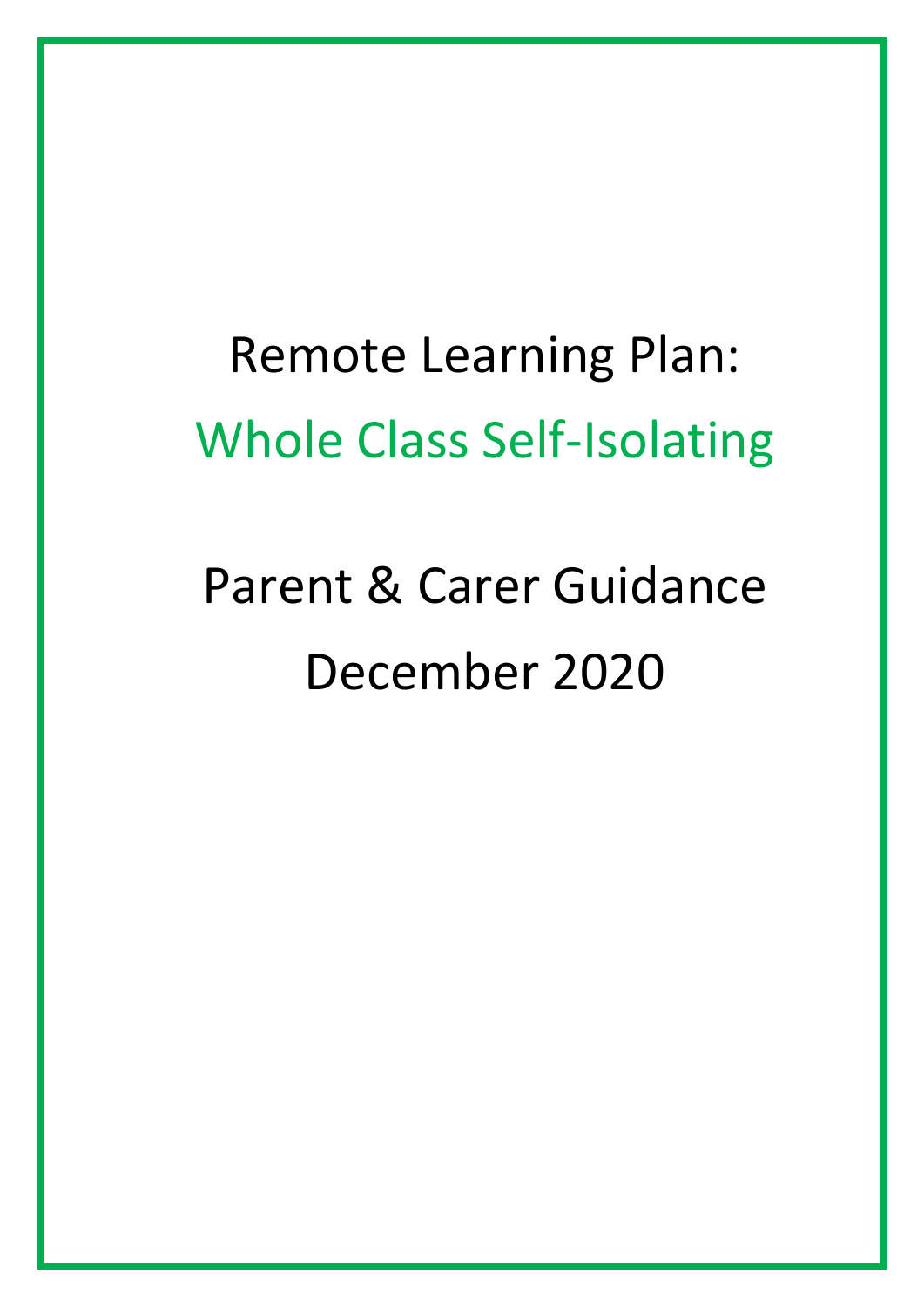**A whole class is selfisolating: key messages**

This plan sets out our approach for the provision of remote education for pupils **when a whole class is required to self-isolate**. It sets out our contact with you while your child's whole class are self-isolating. It should be read in conjunction with our ["Google Classroom](https://www.fairfield.beds.sch.uk/assets/files/About_the_school/PARENT%20%26%20CARER%20GUIDANCE%20Remote%20Education%20Plan%202020%20(1)%20Version%20for%20Website.pdf) Guidance" that sets out where the work is hosted, how to access work and submit work for feedback.

When a **whole class self isolates**, the key points of our remote learning provision are:

| Note: If a child<br>is self-isolating<br>but the rest of<br>their class are<br>still attending<br>school, then<br>please refer to<br>the Google<br>Classroom<br>Coronavirus<br>Remote<br>Learning area<br>of the school<br>website for<br>further<br>information on<br>how to access<br>work, submit<br>work for<br>feedback and<br>how contact will<br>be maintained<br>during the<br>period of self-<br>isolation. | Day 1                                    | Set up                                   | The first day of isolation will be for both school and home to make<br>necessary arrangements for learning. There will be no face to face<br>sessions run by school on Day 1 and families should access the<br>weekly remote learning posted on the school website, these can be<br>found here.                                                                                                                                                                                                                                                                                                      |
|----------------------------------------------------------------------------------------------------------------------------------------------------------------------------------------------------------------------------------------------------------------------------------------------------------------------------------------------------------------------------------------------------------------------|------------------------------------------|------------------------------------------|------------------------------------------------------------------------------------------------------------------------------------------------------------------------------------------------------------------------------------------------------------------------------------------------------------------------------------------------------------------------------------------------------------------------------------------------------------------------------------------------------------------------------------------------------------------------------------------------------|
|                                                                                                                                                                                                                                                                                                                                                                                                                      | Day $1 - 3$                              | <b>Initial</b><br>phone<br>calls<br>home | On the first few days of whole class isolation, the class teacher<br>or member of the Year Group Team will make a wellbeing phone<br>call to each family to find out how the child is and explain how<br>remote learning will take place.<br>If the class teacher and the year group support staff are unwell, the<br>school will identify alternative member of staff who will make the<br>wellbeing phone calls.<br>Where your child or your family is actively supported by our<br>Inclusion Team, after your initial phone call home, further phone<br>calls will be made by the Inclusion Team. |
|                                                                                                                                                                                                                                                                                                                                                                                                                      | Day 2<br>onwards                         | <b>Virtual</b><br>sessions               | The teacher will have 'face to face' virtual sessions with the class at<br>multiple times across the week, providing the teacher is fit and well.<br>These are detailed in full below. It is for each family to decide<br>which virtual sessions your child will participate in, we<br>understand that working from home commitments may prevent<br>this. While we recognise the importance, it is not essential. See<br>below a FAQ related to this.                                                                                                                                                |
|                                                                                                                                                                                                                                                                                                                                                                                                                      | Day 1<br>onwards                         | Remote<br>learning                       | Learning will be completed by the child at home, accessing the<br>material via the via google classroom. Please see the Remote<br>Learning Policy on the school website. It is for each family to<br>decide how and when the remote learning is completed,<br>however we do encourage the one task to be completed and<br>submitted for marking each day.                                                                                                                                                                                                                                            |
|                                                                                                                                                                                                                                                                                                                                                                                                                      | Day 1<br>onwards                         | <b>Marking</b><br>of work                | In Preschool, please send observations of the work and activities<br>undertaken throughout the week using the class email.<br>In Years R-6, tasks that are on Google Classroom will require<br>submitting to the class teacher via Google Classroom. These will be<br>marked and feedback provided. All reading, writing and maths<br>work submitted by 1pm will be guaranteed a teacher response by<br>5pm. All curriculum tasks will be fed back on at least weekly.                                                                                                                               |
|                                                                                                                                                                                                                                                                                                                                                                                                                      | <b>Through</b><br>out self-<br>isolation | Non-<br>submiss<br>ion of<br>work        | Where a class teacher identifies families/children not engaging<br>with remote learning during the period of self-isolation, the class<br>teacher will contact the parents/carer to see how we can further<br>support or understand more about that family's situation.                                                                                                                                                                                                                                                                                                                              |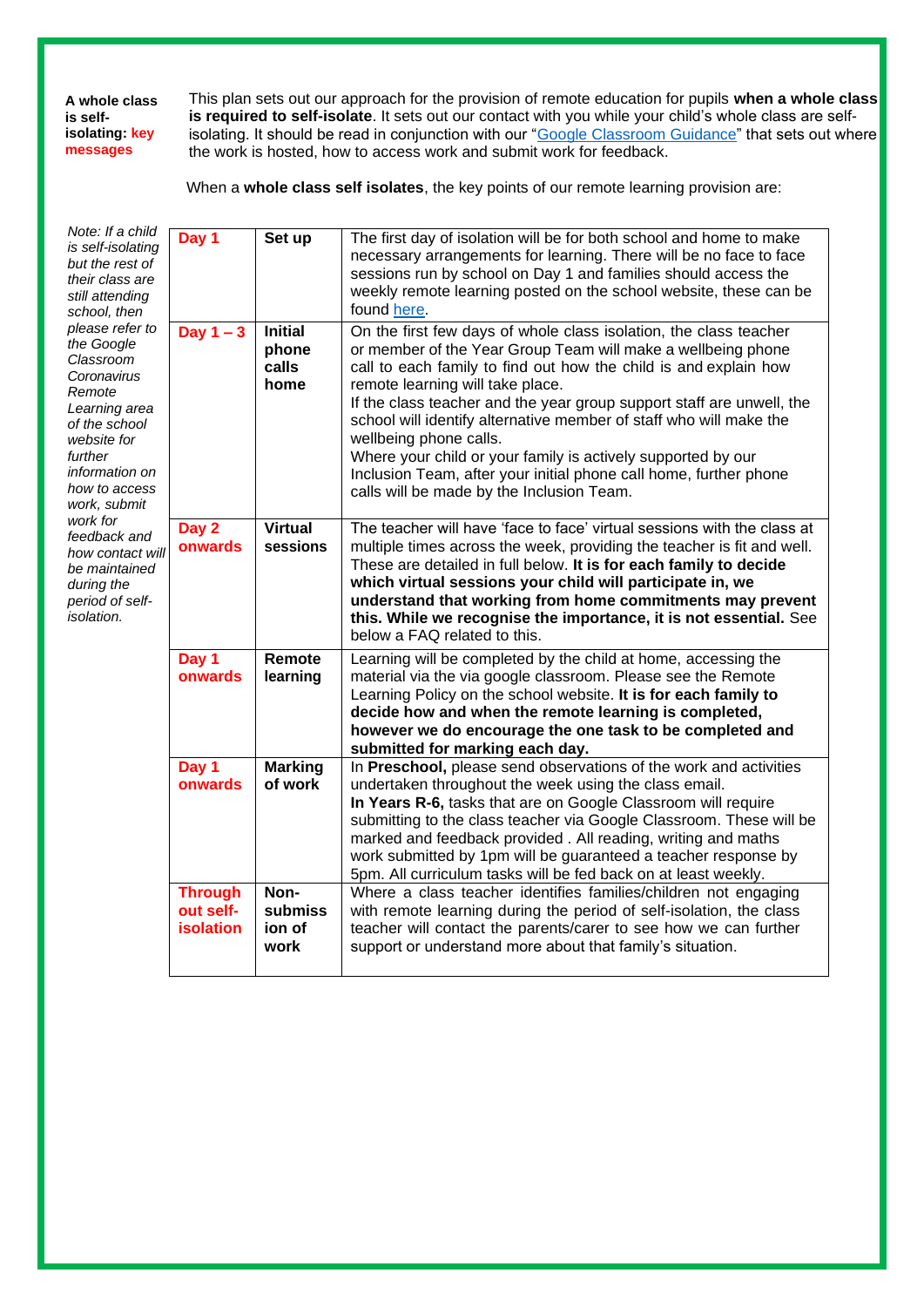|                                             |                                                   | In Year R- 6, a phone call home will take place when work is not<br>submitted for marking on two or more consecutive occasions. In.<br>If your child is unwell however, your child will be marked "absent" for that<br>day and will not count towards the "non- submission of work".                                                                                                                                                             |
|---------------------------------------------|---------------------------------------------------|--------------------------------------------------------------------------------------------------------------------------------------------------------------------------------------------------------------------------------------------------------------------------------------------------------------------------------------------------------------------------------------------------------------------------------------------------|
| <b>Throughout self-</b><br><i>isolation</i> | <b>Class email</b><br>usage                       | Google Classroom is to be used to send tasks and receive feedback<br>related to remote learning plan activities.                                                                                                                                                                                                                                                                                                                                 |
| <b>Throughout self-</b><br><b>isolation</b> | Safeguarding<br><b>External agency</b><br>support | Safeguarding continues to be important for everyone and the<br>Designated Safeguarding Leads and Pastoral Team will continue to<br>provide signposting, support and guidance during any period of self-<br>isolation.<br>Where families are supported by external agencies, we will continue to<br>ensure support continues during this period. If your family identifies a<br>new need, please do not hesitate to get in touch with the school. |

**Virtual contact during the selfisolation period** Your child's involvement with the teaching team and their peers is hugely important during a period of self- isolation. We will be using Google Classroom or Zoom to maintain contact with classes.

For our statutory aged children, please refer to the Reception to Y6 Offer below. While we are not required to provide remote learning for our non-statutory aged children in Nursery, we are offering a daily story and a song time – see Nursery Offer below.

The link to the Zoom session will be emailed to you by the class teachers.

**It is for each family to decide which virtual sessions your child will participate in, we understand that working from home commitments may prevent this. While we recognise the importance, it is not essential.**

## **Reception to Year 6 Offer (statutory school-aged children):**

| <b>Session</b>                                                    | <b>Who</b>                | <b>Purpo</b><br>se.                                                           | <b>Suggested</b><br><b>Timing</b>                         | Mon | Гue | Wed | Thur | 正 |
|-------------------------------------------------------------------|---------------------------|-------------------------------------------------------------------------------|-----------------------------------------------------------|-----|-----|-----|------|---|
| <b>Morning</b><br>meet<br>(approx. 15<br>mins)                    | $Rec -$<br>Y6             | Discuss day's<br>work and reflect<br>on learning<br>points from day<br>before | 9am daily, unless<br>multiple classes<br>self-isolating*. | Г   |     |     |      |   |
| Class or<br><b>Year Group</b><br>assembly<br>(approx. 15<br>mins) | $Y1 -$<br><b>Y6</b>       | Reflection and<br>celebration.                                                | 11am, unless<br>multiple classes<br>self-isolating*.      |     |     |     |      |   |
| Share a<br>story<br>(approx. 15<br>mins)                          | $\overline{Re}$ c –<br>Y6 | Continuing our<br>love of reading<br>and developing<br>reading skills         | 2pm, unless<br>multiple classes<br>self-isolating*.       |     |     |     |      |   |

## **Nursery Offer (non-statutory school-aged children):**

| <b>Session</b>                                      | <b>Purpose</b>                                                        | <b>Suggested</b><br><b>Timing</b>                                   | Mon | Tue | Wed | 호<br>⊢ | 置 |
|-----------------------------------------------------|-----------------------------------------------------------------------|---------------------------------------------------------------------|-----|-----|-----|--------|---|
| Share a<br>story or<br>song<br>(approx. 15<br>mins) | Continuing our love<br>of reading and<br>developing reading<br>skills | 11am $\&$<br>2pm unless<br>multiple<br>classes self-<br>isolating*. |     |     |     |        |   |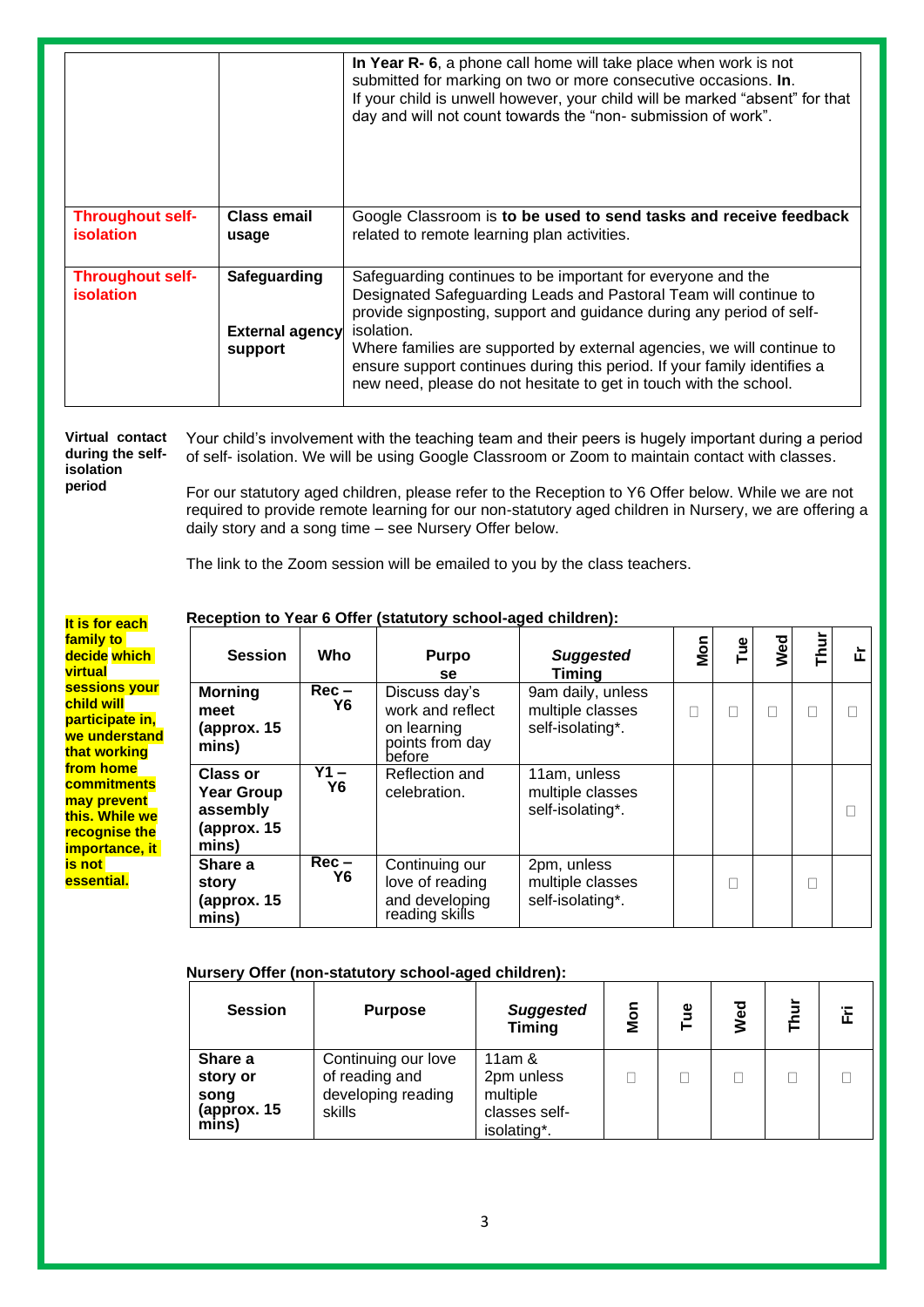\*in the event of multiple classes self-isolating and our knowledge that siblings often share devices at home,

staggered times will be organised – this means these times are only a guide. *Further details will be emailed should multiple classes isolate.*

**Remote Learning for children with Special Educational Needs**

• Where children are supported by an EHCP, their 1:1 support, where possible, or another member of the teaching team, will offer further virtual teaching opportunities. These will be discussed and arranged with individual families as soon as we are aware that the class are selfisolating. We recognise that some children with additional needs, such as those in our Autism Provision, may find accessing online learning difficult. In this situation, our SENDCO Miss Clay and the class teacher will work with families to provide suitable resources for learning.

**What will happen if the class teacher is unable to be available virtually due to ill health?**

If the class teacher is unable to be available virtually for any period during self-isolation, we will endeavour to substitute the class teacher with an alternate member of staff, however this will depend on cover, teaching commitments and availability.

In these circumstances, the 'face to face' virtual contact may also need to be offered less frequently as the alternative staff member may be teaching. We will make every effort to support the class, however in the unlikely event that no staff member is available, remote learning will continue as per normal, until a member of staff can resume virtual contact.

We appreciate your patience on this matter and we will endeavour to communicate as quickly as possible any alternate plans. Please appreciate the availability of staff constantly changes in schools at this current time and school manage the scenario according to demands.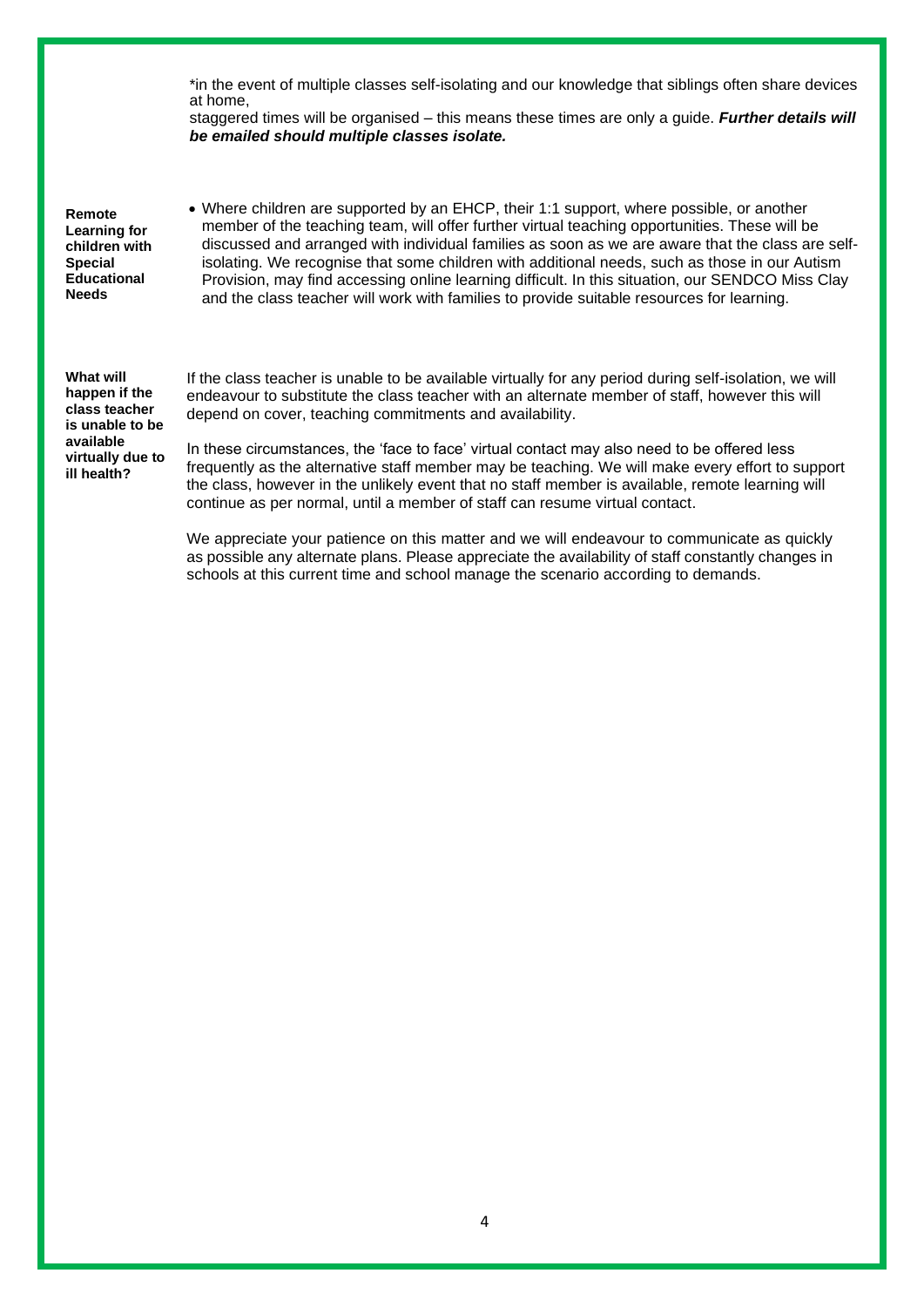**Virtual contact principles** To ensure smooth running of virtual sessions, please ensure:

### **Upon joining**

Videos are on where possible, microphones are off.

### **Identifying your child**

- You must use your **child's first name and surname initial** as the name for the participant – **your child will not be admitted to the class session if this is not the case.** Please bear in mind that the teacher will be hosting the event and not checking emails / taking phone calls so they will not be able to respond to individual requests, such as "it's my name not my child's". Please take time to prepare your device prior to the call.
- Be aware that all online sessions will be recorded for the safeguarding of all participants in the session, these will be stored on our network and deleted after 28 daysin line with GDPR guidance.

#### **Location**

- Online sessions should take place in a public location in the house – bedrooms are not appropriate.

#### **Things to know for children**

- Wear suitable clothes (tops and bottoms) no pyjamas etc.
- Participate as much as you wish, if you do not wish to, please 'just watch' and enjoy beingwith your peers from your class.
- To ask something, raise your hand / wave and your teacher will unmute your microphone.

#### **Things to know as parents/carers**

- Parent/carer to be in earshot of the call, however they do not need to be next to thechild / participating in the call.
- In case of technical difficulties, children should seek advice from their adult nearby.
- Please be mindful that the school contact is taking place and appropriate language /behaviour nearby or in the background.
- Be mindful of continuing your own work nearby, conversations can be overheard by the whole

class should your child unmute their microphone.